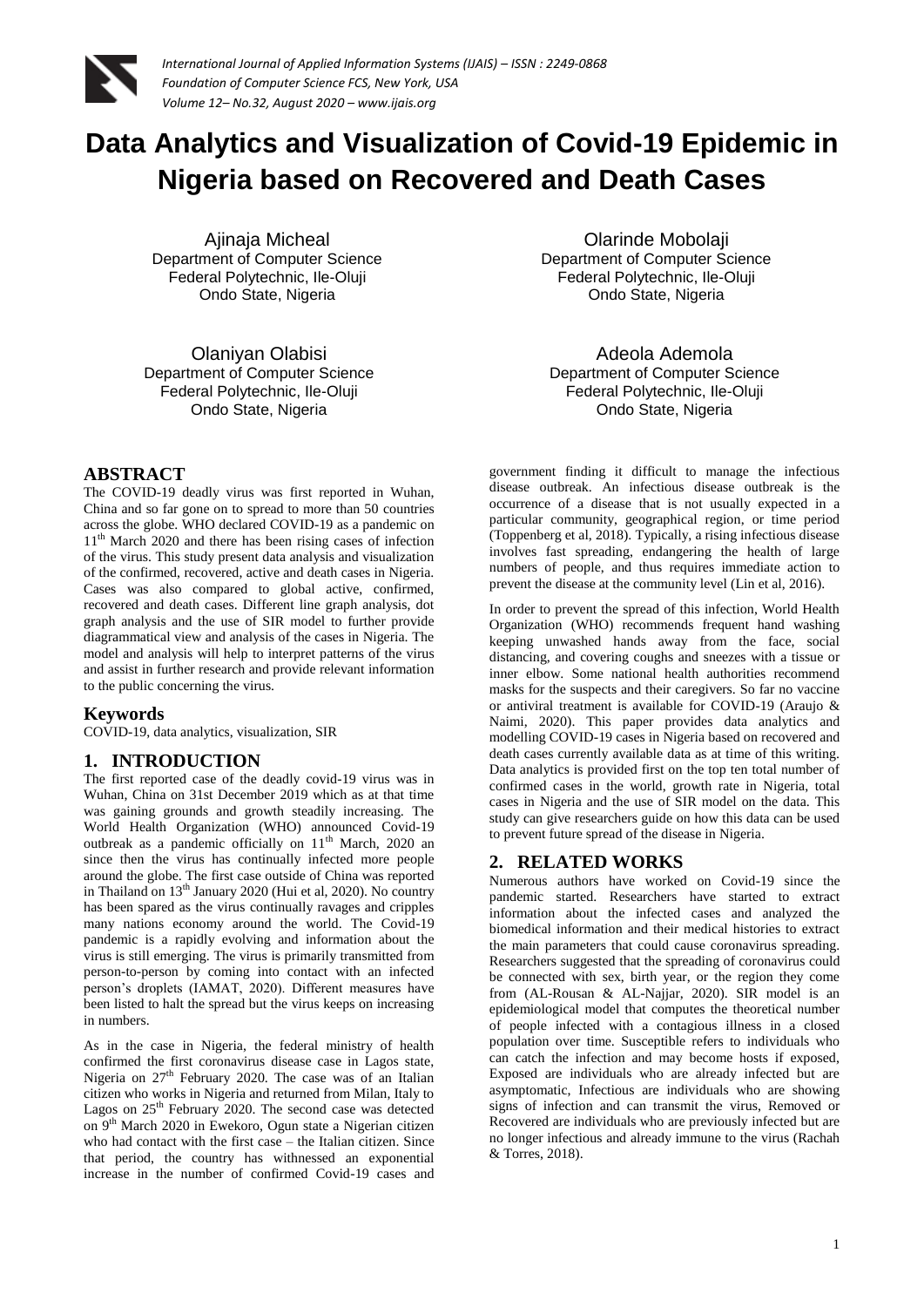

Hamzaha et al 2020 worked on CoronaTracker: World-wide COVID-19 Outbreak Data Analysis and Prediction. Real-time data query was done and visualized and the queried data is used for Susceptible-Exposed-Infectious-Recovered (SEIR) predictive modelling. SEIR model was utilized to forecast COVID-19 outbreak within and outside of China based on daily observations (Hamzaha et al, 2020). Another similar work done was on data visualization and analyzation of COVID-19. The study focused on COVID-19 based on freely available datasets in which data analytics was provided on a number of aspects of COVID-19 including the symptoms of this disease, the difference of COVID-19 with other diseases caused by severe acute respiratory syndrome (SARS), Middle East respiratory syndrome (MERS), and swine flu (Khanam et al, 2020). Data visualization was provided on the comparison of infections in males/females which shows that males are more prone to this disease and the older people are more at risk. Based on the data, the pattern in the increase of confirmed cases is found to be an exponential curve in nature. Also, the relative number of confirmed, recovered and death cases in different countries were shown with data visualization in the study. S.C Gamoura, 2020 worked on Real-time data analytics and prediction of the covid-19 pandemic from February to March 26th, 2020 which visualizes current covid-19 cases in real time (Gamoura, 2020).

Mudr discussed the use of data analytics during the COVID-19 Pandemic in which he stated the number of challenges to the success posed by covid-19 to the success of clinical trials. (Mudr, 2020). Mohamed and Abderrahmane worked on predicting the covid-19 epidemic in Algeria using the SIR model. The study aimed in predicting the daily infected cases with Coronavirus (COVID-19) in Algeria. SIR model was applied on data from 25 February 2020 to 24 April 2020 for the prediction. Based on the simulation of the two models, the epidemic peak of COVID-19 was predicted to be attained on  $24<sup>th</sup>$  July 2020 in a worst-case scenario, and the COVID-19 disease was expected to disappear in the period between September 2020 and November 2020 at the latest (Mohamed & Abderrahmane, 2020).

# **3. METHODOLOGY**

SIR model is an epidemiological model that computes the theoretical number of people infected with a contagious illness in a closed population over time. For this study, the R-studio software was used in implementing the SIR model and also producing other data visualisation and analysis. Susceptible refers to individuals who can catch the infection and may become hosts if exposed, Exposed are individuals who are already infected but are asymptomatic, Infectious are individuals who are showing signs of infection and can transmit the virus, Removed or Recovered are individuals who are previously infected but are no longer infectious and already immune to the virus (Rachah & Torres, 2018). The model consists of three compartments:

S: The number of susceptible individuals. When a susceptible and an infectious individual come into "infectious contact", the susceptible individual contracts the disease and transitions to the infectious compartment.

I: The number of infectious individuals. These are individuals who have been infected and are capable of infecting susceptible individuals.

R: for the number of removed (and immune) or deceased individuals. These are individuals who have been infected and have either recovered from the disease and entered the removed compartment, or died. It is assumed that the number of deaths is negligible with respect to the total population.

The SIR model without demographics is given by the following non-linear system of ordinary differential equations (Harko et al, 2014);

| dS(t) |     | $\beta S(t)I(t)$                |
|-------|-----|---------------------------------|
| dt    |     |                                 |
| dI(t) |     | $\beta S(t)I(t) - \lambda I(t)$ |
| dt    |     |                                 |
| dR(t) | $=$ | $\lambda I(t)$                  |
| d(t)  |     |                                 |

The function S(t) represents the number of susceptible cases at time t. The function I(t) represents the number of infected cases at time t, and the function R(t) is the compartment of removed cases from the disease (Kermack & McKendrick, 1927) where:

 $Removed cases = Death cases + Recovery.$ 

The parameters  $\beta$  and  $\lambda$  are called the contact rate and the removed rate, respectively. The initial condition of this model S(0), I(0), R(0) must satisfy the condition  $S(0) + I(0) + R(0) =$ N, where N is the population size (Harko et al, 2014).

The model can be written also as follows:

| dS(t) |                      | $-\beta S(t) I(t)$ ,           |                                  |
|-------|----------------------|--------------------------------|----------------------------------|
| dt    |                      | N                              |                                  |
| dI(t) | =                    |                                | $\beta S(t) I(t) - \lambda I(t)$ |
| dt    |                      | N                              |                                  |
| dR(t) |                      | $\lambda I(t)$                 |                                  |
| d(t)  |                      |                                |                                  |
|       |                      | With: $S(t) + I(t) + R(t) = 1$ | and $S(0) > 0$ , $I(0) > 0$ .    |
|       | (Keeling et al 2008) |                                |                                  |

..........N

# **4. RESULTS AND DISCUSSION**

After formulating the model necessary for simulating the data – the model was implemented using R-Studio Version 1.3.959 software. The Covid-19 analytics package which is among the many packages available in the R-Studio software was used in presenting the analysis and simulating the SIR model.

Figure 1 gives a plot analysis of Nigeria showing the relationship between the number of cases and date from which the first case was identified. It can be observed the steady rise of the number of cases started from the end of May. Nigeria locked down her two major states (Abuja and Lagos) for two weeks on 29<sup>th</sup> March 2020 and the virus spread was kept at minimal. The government further extended the lockdown to all states after two weeks elapsed to further halt the spread of the virus. This didn't go down well with the people as citizens continued to defy government orders thus the high infection rate as from month of May.

 $R(0) = 0$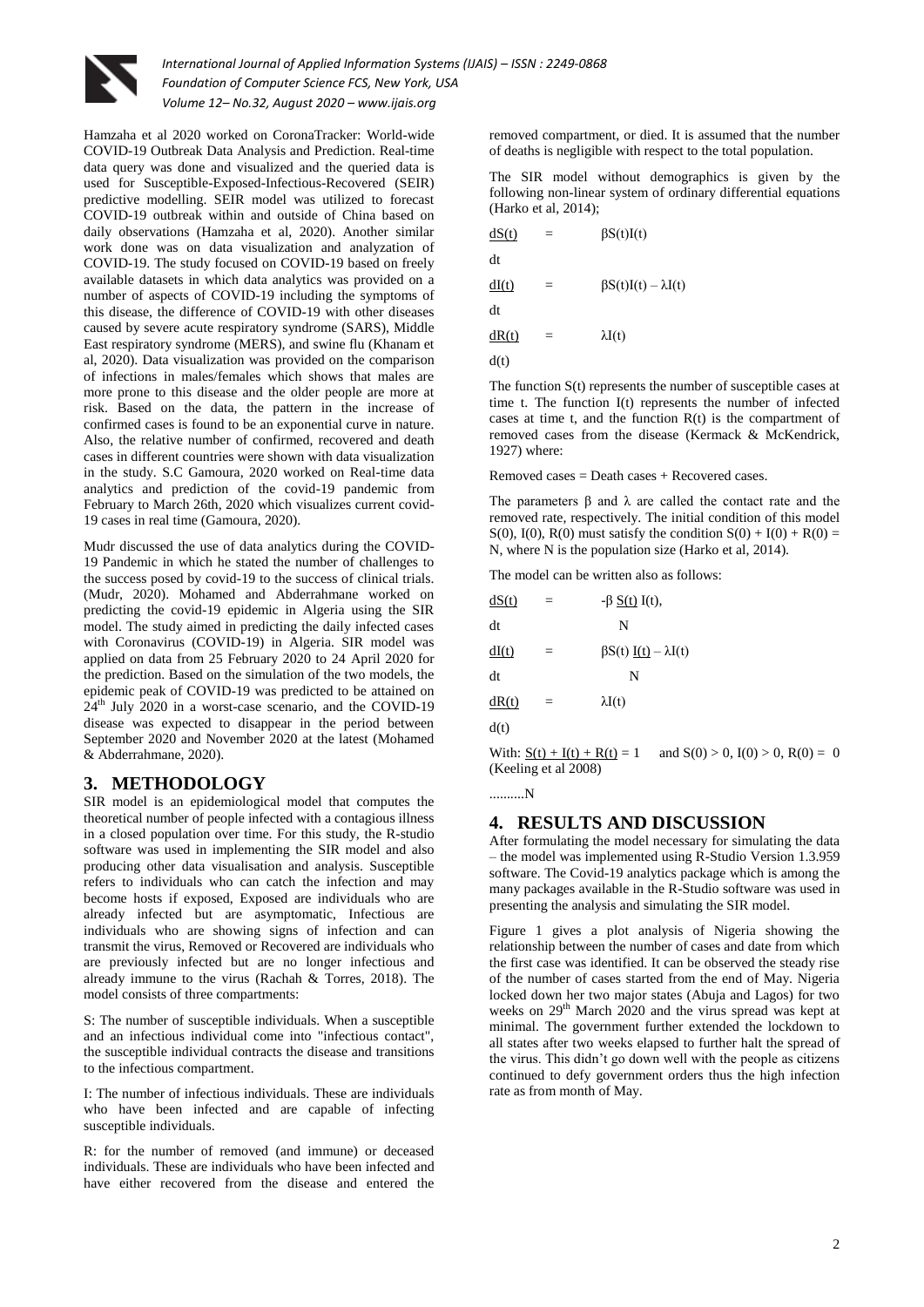



**Figure 1: Plot diagram of number of cases and time**

Figure 2 presents a plot diagram of the number of cases in logarithm and number of days. It is observed a sharp rise in the number of cases from day 40. Day 100 presented a steady rise in the number of cases as compared to day 40 increment.



**Figure 2: Plot diagram of number of cases (in log) and time**

Figure 3 gives a bar diagram of steady increment of the virus in Nigeria. It is observed from the plot that there was increased covid-19 positive cases from  $22<sup>nd</sup>$  April 2020. Cases reached more than  $15,000$  as from  $13<sup>th</sup>$  June 2020 which showed peak value.



2020-01-22 2020-02-04 2020-02-17 2020-03-01 2020-03-14 2020-03-27 2020-04-09 2020-04-22 2020-05-05 2020-05-18 2020-05-03 2020-05-13

#### **Figure 3: Plot diagram of number of cases (in log) and time**

Figure 4 plot presented the number of changes in confirmed cases to the time of the month. It is observed from the plot, there was a steady difference in changes to number of confirmed cases from February to middle of March when the first case was detected. As cases gradually increased from middle of March, the difference remained almost same till middle of April when there was a sharp reduction in the difference in the number of cases. The cases picked up again towards the latter end of April and continually widened.



**Figure 4: Plot diagram of number of changes (difference in the number of cases) and time**

Figure 5 gives a bar chart of the growth rate of the virus in Nigeria. It is observed that growth rate peaked on 29<sup>th</sup> March 2020.  $11<sup>th</sup>$  of April also witnessed peak but not as much as the previous date stated.



**Figure 5: Plot diagram of growth rate and time**

Figure 6 shows the linear graph of the number of cases across the globe to that of Nigeria. It is observed that compared to the number of cases in the world, the cases in the Nigeria are quite small and almost unnoticeable. The representation of each of the coloured (thick and thin) lines are specified in the graph. As at the time of this writing, the cases are far below 50,000 hence the line graph representation of Nigerian almost close to 0.



#### **Figure 6: Line graph showing the relationship between the number of cases around the globe as compared to Nigeria and time**

Figure 7 shows the log plot graph of the global confirmed cases, recovered and deaths as compared to Nigeria's confirmed, recovered, death and active cases. It is observed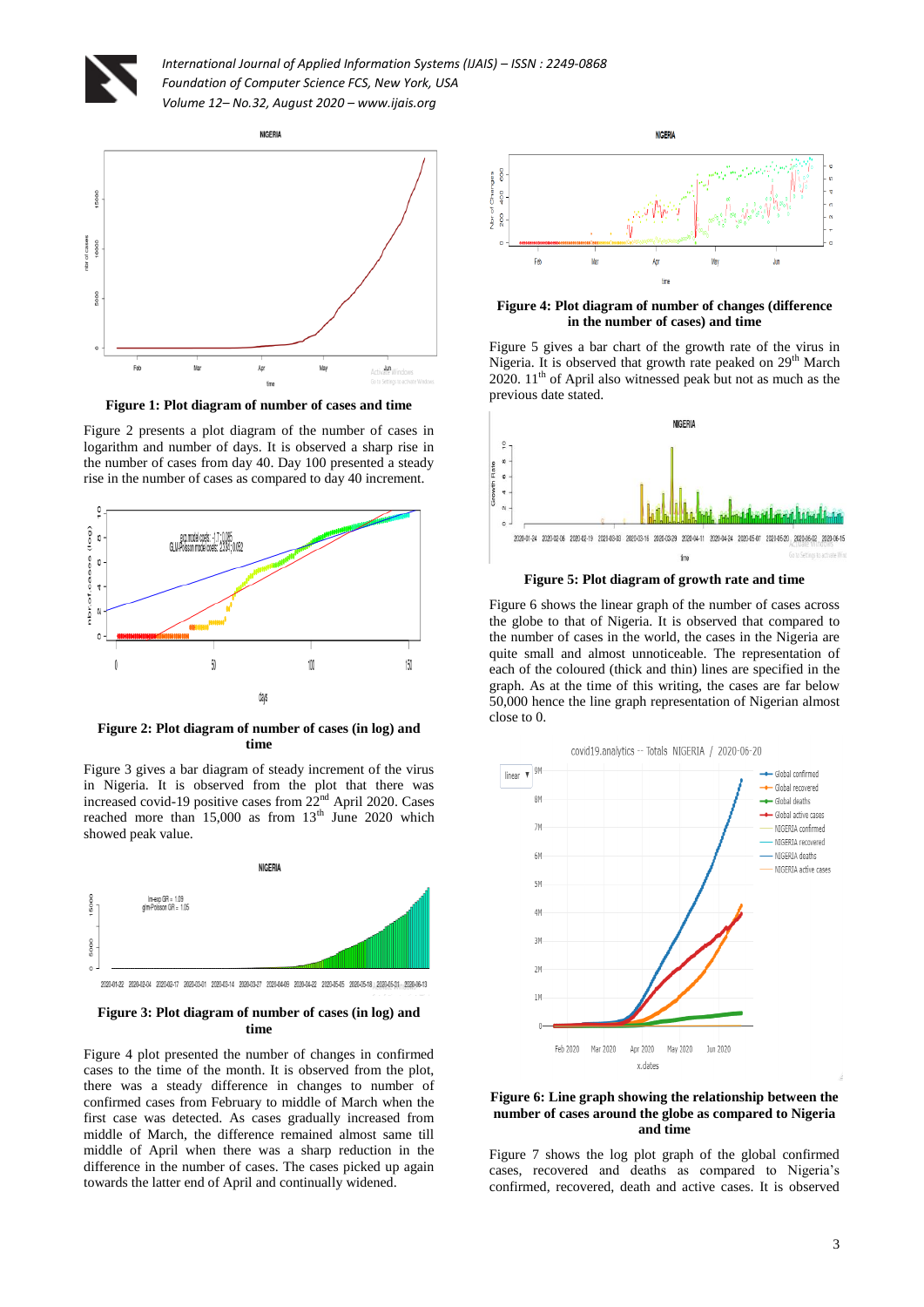

that Nigeria cases is far below as compared to global cases. The representation of each of the line (thick and thin) in the graph is specified.



**Figure 7: Log plot graph showing the relationship between global confirmed, recovered, deaths and Nigeria's confirmed, recovered and death cases.**

Figure 8 present the dot line graphs of the total number of confirmed, recovered, deaths and active cases in Nigeria. It is observed from the graph the number of death cases is significantly low as compared to the confirmed and recovered cases although the number of death cases is gradually increasing but kept as the barest minimum. Confirmed cases continually increases rapidly as against the recovered, deaths and active cases.



#### **Figure 8: Dot line graph showing the relationship between the number of confirmed, recovered, death and active cases in Nigeria with respect to time**

Figure 9 shows the result of the simulation of the SIR model on the covid-19 cases in Nigeria. The first two graph shows the model accuracy for the infected cases. The last graph show

the summary of those who are susceptible to the virus, infected and recovered analysis.



**Figure 9: Line graph showing the result of the SIR model**

#### **5. CONCLUSION**

The study provided data analysis and visualization summary of covid-19 cases in Nigeria based on the number of recovered, deaths, active and confirmed cases. The study presented different plots to show comparison among the attributes and global cases. SIR model was used in simulating the susceptible, infected and recovered cases available on Rstudio software and the results of the model presented via the plot diagrams. It is believed that this analysis and visualizations will help government of Nigeria in knowing steps to take to curtail the spread of the virus.

#### **6. REFERENCES**

- [1] A. Rachah and D. F. M. Torres, "Analysis, simulation and optimal control of a SEIR model for Ebola virus with demographic effects," Commun. Fac. Sac. Univ. Ank. Series A1, vol. 67, no. 1, pp. 179-197, 2018.
- [2] Araujo M.B, Naimi B. Spread of SARSCoV-2 Coronavirus likely to be constrained by climate. Medrxiv; 2020
- [3] COVID-19 Coronavirus Pandemic. Available: https://raw.githubusercontent.com/CSSEGISandData/CO VID-19/master/csse\_covid\_19\_data/csse\_covid\_19\_daily\_rep

orts/06-18-2020.csv [4] D. Hui et al. "The continuing 2019-nCoV epidemic threat

- of novel coronavirus to global health The latest 2019 novel coronavirus outbreak in Wuhan, China," International Journal of Infectious Diseases, vol. 91, pp. 264-266, 2020
- [5] D. Toppenberg-Pejcic, J. Noyes, T. Allen, N. Alexander, M. Vanderford and G. Gamhewage, "Emergency Risk